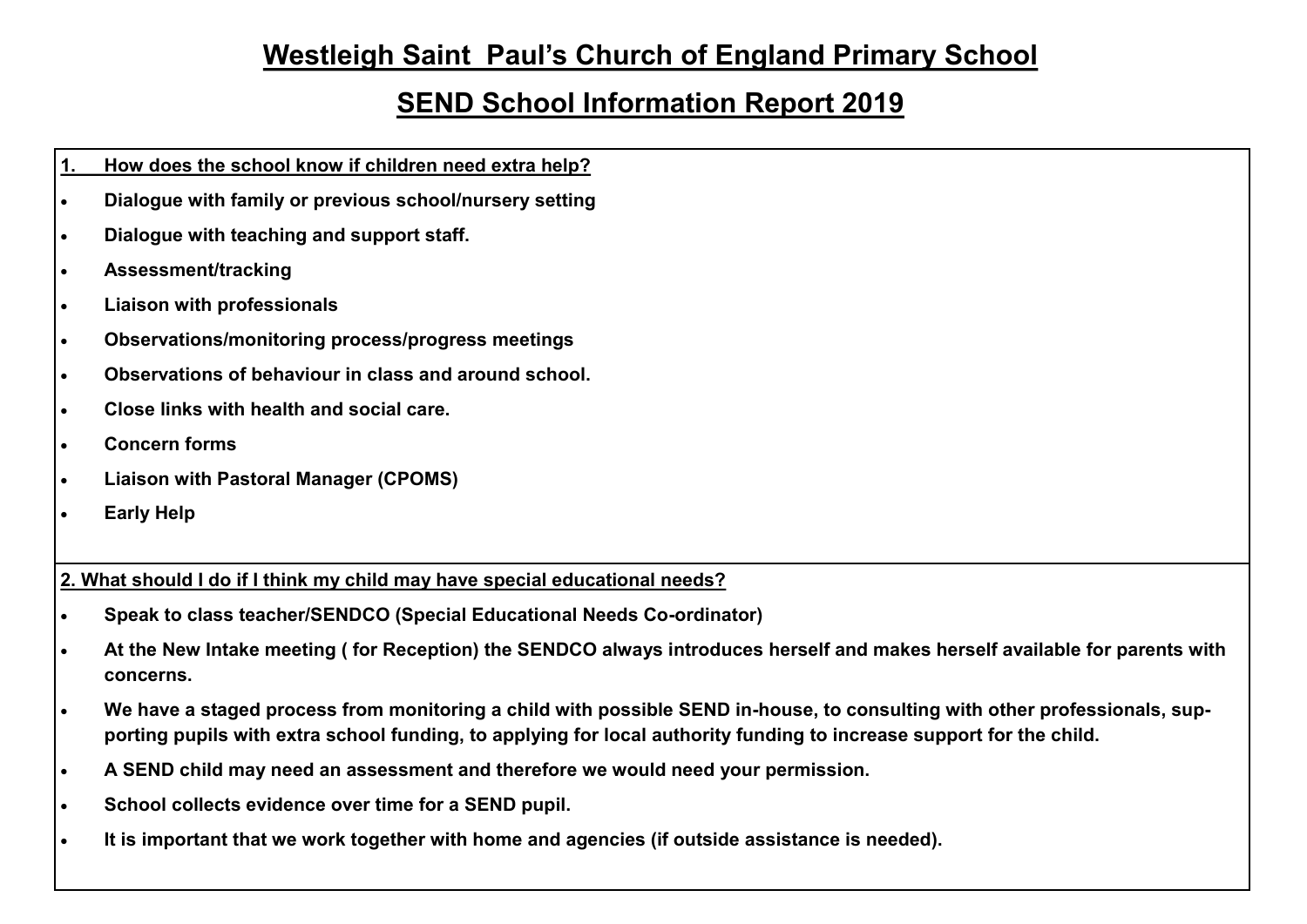**3. How will school staff support my child?** 

- **Child will be given an Individual Education Plan (IEP) or an Individual Behaviour Plan (IBP)**
- **Targets will be chosen depending upon child's need/area for development**
- **Interventions and support will be given either one to one or in a group, this could be in the classroom situation or withdrawal to a quiet place depending on need or delivery of support. We have trained SEND staff who specifically with SEND children from all classes.**
- **IEP's are sent home at the start of a new term/end of term with review comments and parents can discuss with class teacher/ SENDCO**
- **A provision map is produced termly to monitor the support for all SEND children.**
- **There is a SENDCO Governor who liaises with the school SENDCO regularly and attends governor SEND training.**
- **Staff access training to support the children.**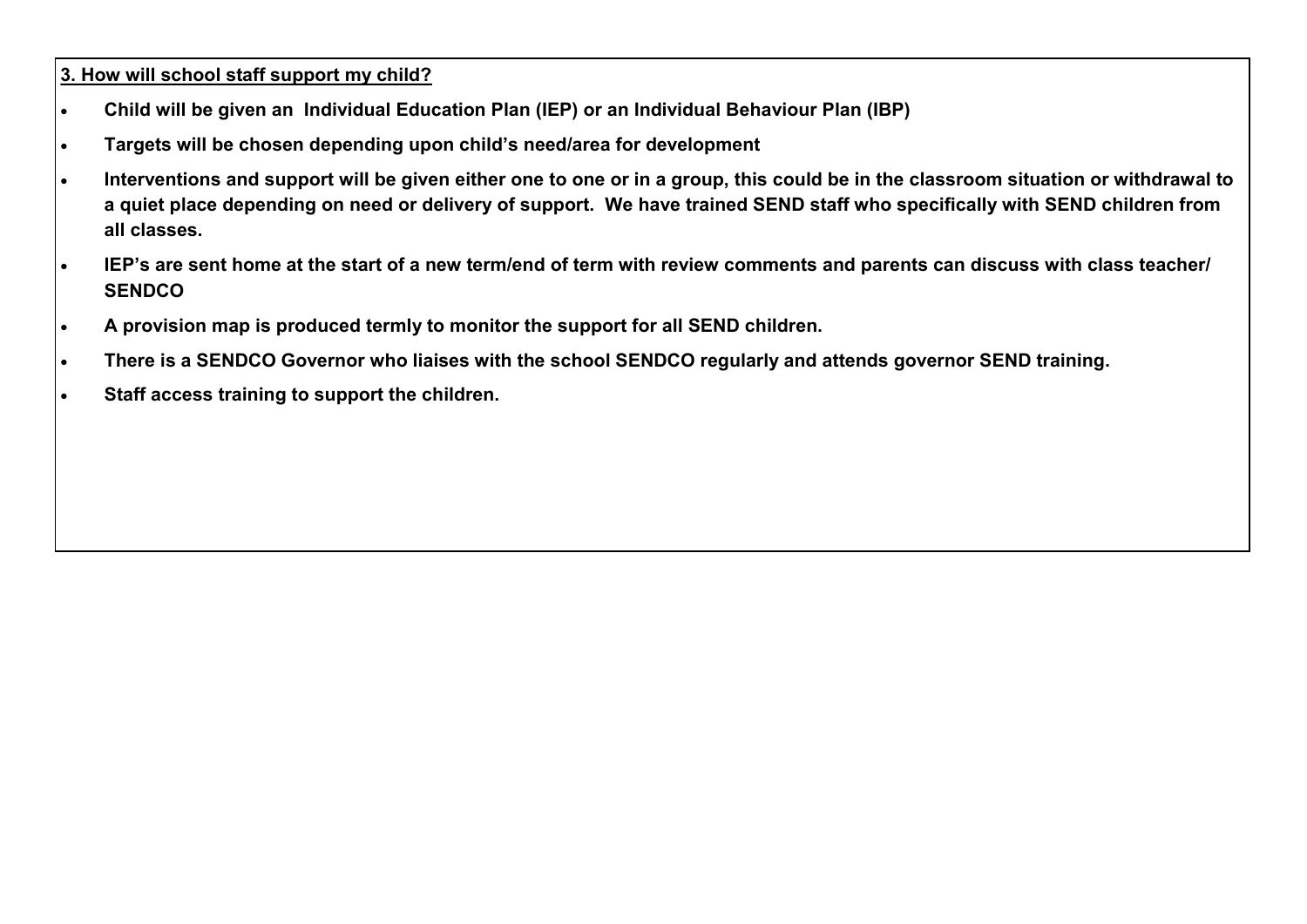**4. How will the curriculum be matched to my child's needs?** 

- **Quality first teaching through good differentiation of the curriculum.**
- **Differentiation may be according to task/input/outcome/additional adults to support the child.**
- **Specific programmes and unique targets for the child.**
- **All staff are made aware of children with specific needs for example, speech and language difficulties/hearing or visual condition.**
- **When required additional resources or equipment are purchased to support the child.**

**5. How will both you and I know how my child is doing and how will you help me to support my child's learning?** 

- **IEP sent home before and after the interventions (termly).**
- **Assessments/tracking of levels, reading ages & comprehension ages.**
- **Annual report/PPA sheets termly**
- **Through both formal and informal meetings– parents evening twice per year.**
- **Open to giving advice and resources.**
- **Meetings with other professionals.**
- **We discuss on a weekly basis with the child (with SEND) how they feel they are doing with their targets.**
- **Staff delivering support continually give feedback throughout the session.**
- **Some interventions are able to send activities home.**

**6. What support will there be for my child's overall well being?** 

- **A full time Learning Mentor**
- **School Nurse**
- **School Counsellor**
- **All staff "Team Teach" trained (Positive handling)**
- **Care Plans if needed (Medical)**
- **Attendance is monitored**
- **SENDCO**
- **R-Time, circle time, peer massage, lunch time and after school clubs etc.**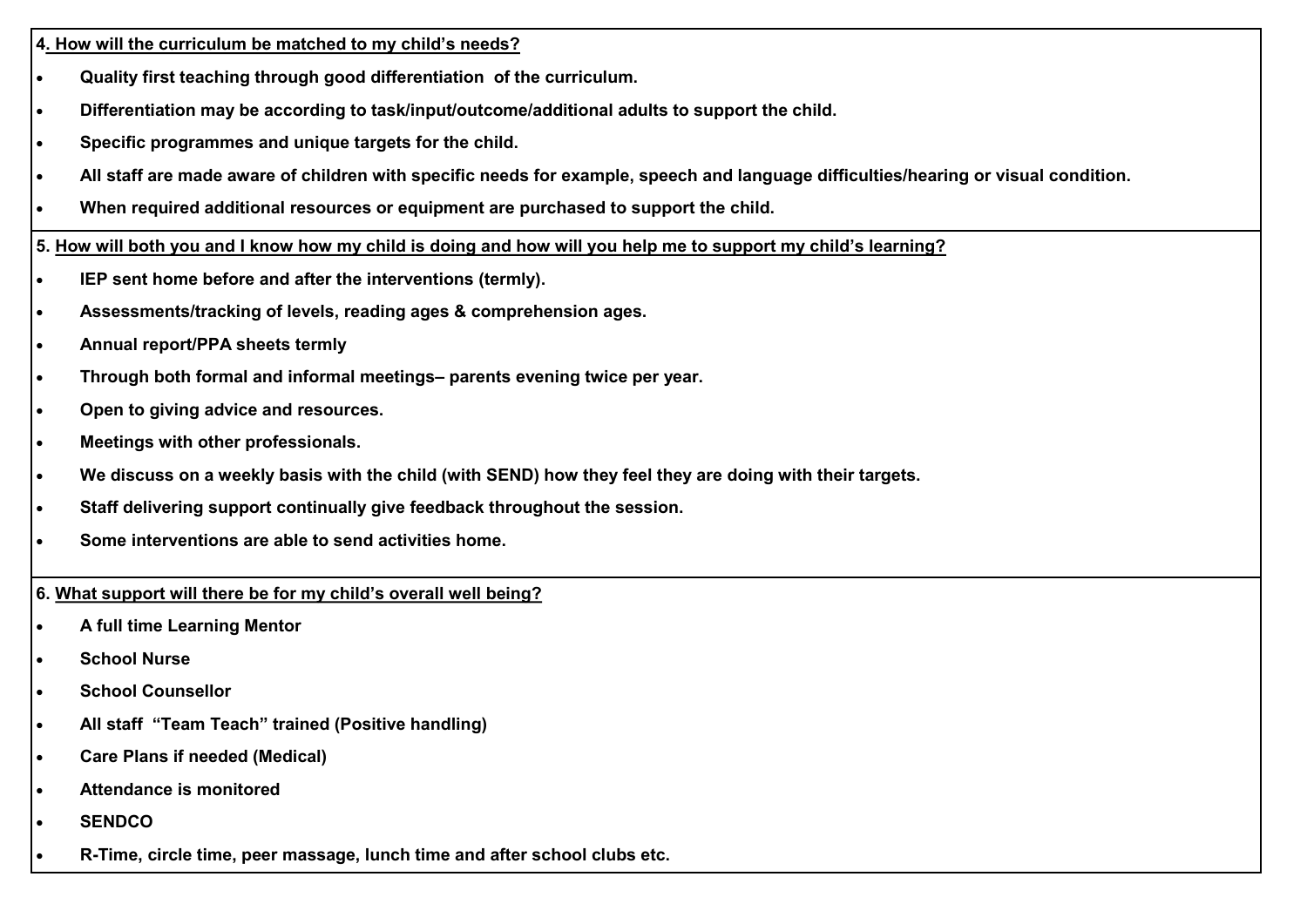## **7. What specialist services and expertise are available at or accessed by the school?**

 **We have access to** TESS **team, Educational Psychologist, counsellor, Learning Mentor (in-house) Outreach, Speech and Language, Occupational Health, Gateway/Social care, School nurse, Physiotherapist, EMAS, translators, CAMHS, Sensory team, community police and social care.**

**8. What training are the staff supporting children and young people with SEND had or are having?**

- **SEND CPD has a high priority for all staff**
- **If particular training is needed the SENDCO /SLT will arrange it**
- **We are always striving to learn new interventions and refresh our current practice.**
- **The SENDCO is a qualified teacher supported by a HLTA.**
- **Some of our interventions are delivered by a staff with an expertise in that field.**
- **We liaise very closely with the TESS team and EP service who give us very good advice verbally or on a report.**
- **Staff meetings are set aside for SEND.**
- **Staff attend the local special needs school for training.**
- **We pride ourselves on delivering literacy programmes such as Talking Partners and Fischer Family Trust, Talking Maths, Maths Recovery, Can do Music, Soundswrite as well as a wide variety of many other interventions, addressing speech and communication needs, social, memory/concentration, and motor skills.**
- **The SENDCO has two RDP (Review meetings) each year with the EP and TESS teacher to discuss the children in our care.**
- **9. How will my child be included in activities outside the classroom, including school trips?**
- **Activities are differentiated eg, PE tasks/swimming**
- **Medical care plans**
- **Risk assessments**
- **Staff/adult ratio**
- **Parental involvement**
- **Agency involvement eg, medical**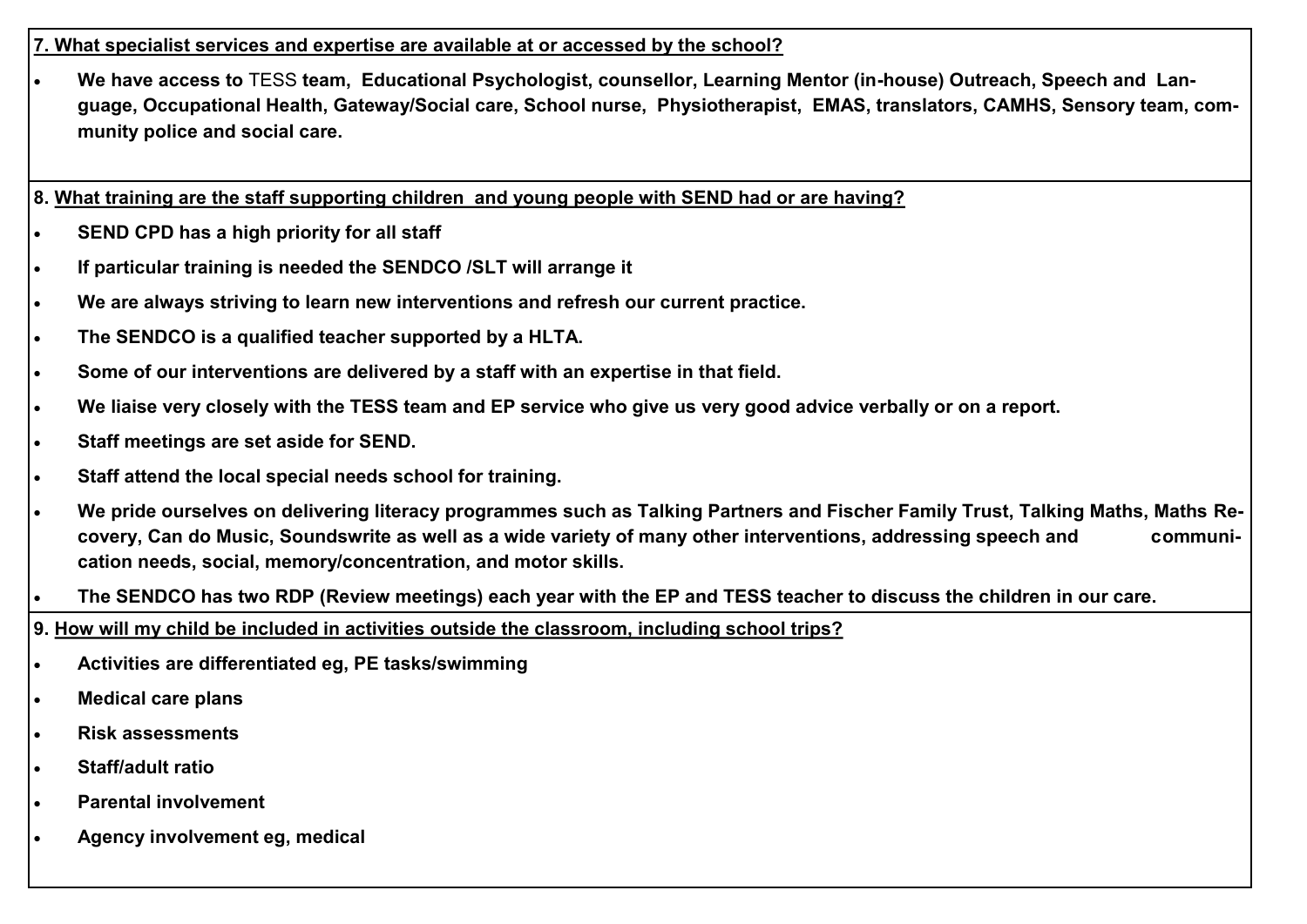**10. How accessible is the school environment?** 

- **School is all on one level and is accessible for wheelchair users.**
- **Language barriers are supported by EMAS/translation aids.**
- **A disabled toilet is located near reception at the front of school.**
- **We are happy to discuss individual requirements.**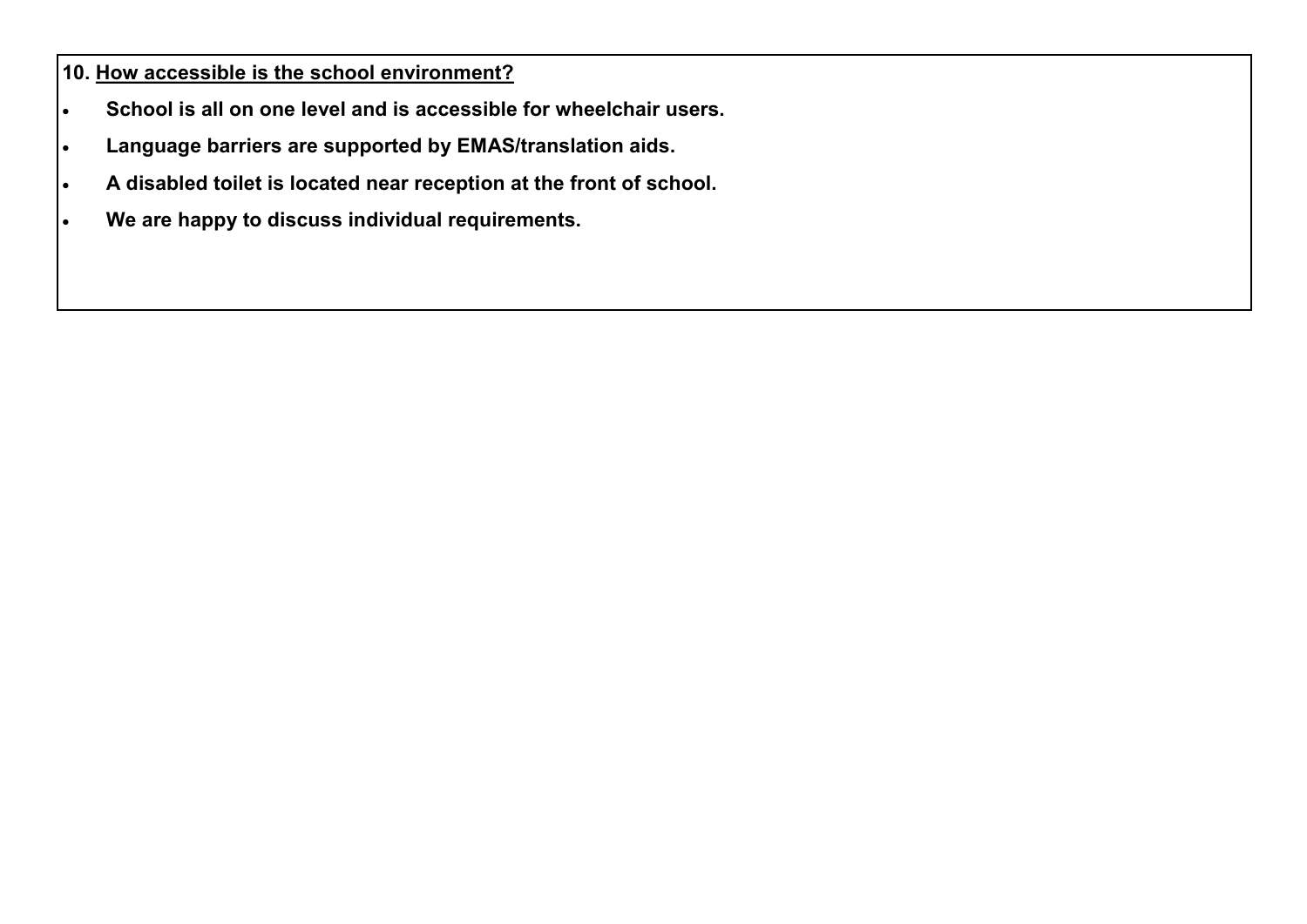**11. How will the school prepare and support my child to join the school, transfer to a new school or the next stage of education and life?**

- **We have INSPIRE sessions for new Reception children.**
- **Good relationships with our feeder nurseries and receiving high schools.**
- **Transition meetings for both children and staff.**
- **New mid year children are given a tour, prospectus and a meeting with the Learning Mentor.**
- **Children who need extra support with transition are given more opportunities to discuss and discover their new environment and new adults.**
- **Phased integrations / part time timetables can be put into place if needed.**
- **Year 6 children have opportunities to visit their chosen High School.**
- **All records are passed on to the next school.**

**12. How is the decision made about what type and how much support my child will receive?**

- **This depends on need/coping strategies/concentration skills/groupings/attainment and progression/timetables/advice from professionals/interventions already accessed.**
- **The decisions are made by the teacher and SEND team, parental views, child and funding opportunities.**
- $\bullet$

**13. How are the school's resources allocated and matched to children's special educational needs?**

- **Children are staged according to their need and professionals involved and this determines the school's allocations of resources. The greater the need, the wider the support either through time, supporting adults or selection of interventions or specialised resources purchased.**
- **The SEND budget is allocated each financial year. This money is used to provide additional support and resources as required.**
- **If a child is needing more than 15 hours of support (£6000), additional funding can be applied for from the local authority to increase the support.**